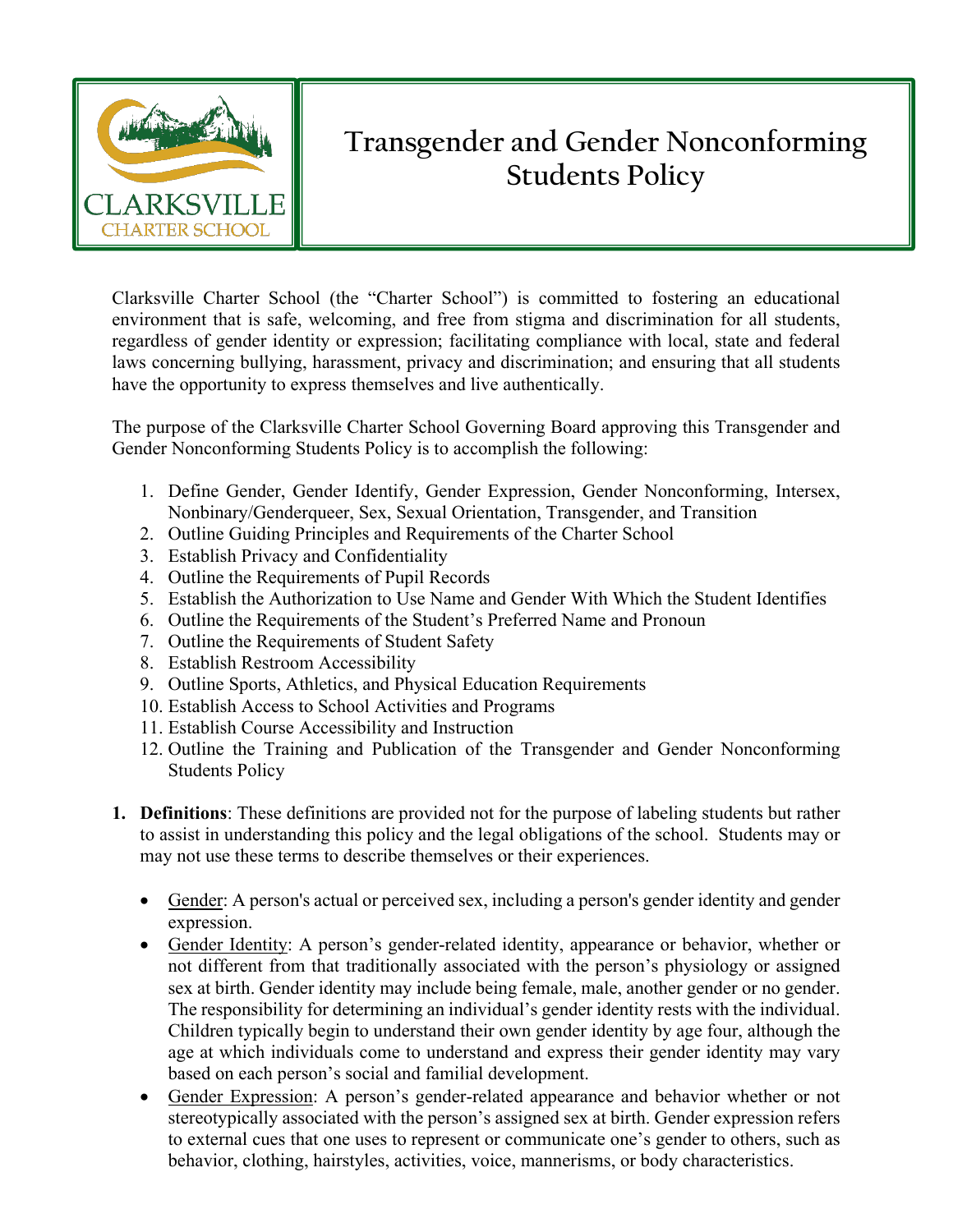- Gender Nonconforming: One's gender expression, gender characteristics or gender identity that does not conform to gender stereotypes "typically" associated with one's legal sex assigned at birth, such as "feminine" boys, "masculine" girls, and those who are perceived as androgynous. Students who adopt a presentation that varies from the stereotypic gender expectations sometimes may describe themselves as gender nonconforming, gender queer, gender fluid or nonbinary.
- Intersex: An umbrella term used to describe natural bodily variations, which can include external genitalia, internal sex organs, chromosomes or hormonal differences that transcend typical ideas of male and female.
- Nonbinary/Genderqueer: An umbrella term for people with gender identities that fall somewhere outside of the traditional conceptions of strictly either female or male. People with nonbinary gender identities may or may not identity as transgender, may or may not have been born with intersex traits, may or may not use gender-neutral pronouns, and may or may not use more specific terms to describe their genders, including but not limited to agender, genderqueer, gender fluid, Two Spirit, bigender, pangender, gender nonconforming or gender variant.
- Sex: It includes, but is not limited to, a person's sex assigned or presumed at birth based on physical characteristics commonly associated with males or females, and is inclusive of a person's gender.
- Sexual Orientation: It means heterosexuality, homosexuality, and bisexuality and is considered to be a person's romantic, emotional, mental and/or sexual attraction to another person based on the gender of the other person.
- Transgender: An umbrella term used to describe people whose gender identity or gender expression is different from the gender they were assigned or presumed at birth. Some individuals who identify as transgender have medically transitioned, are undergoing gender affirming surgeries and hormonal treatments, while others do not choose any form of medical transition. There is no uniform set of procedures that are sought. Individuals may identify as female, male or nonbinary, may or may not have been born with intersex traits, may or may not use gender-neutral pronouns and may or may not use more specific terms to describe their genders, including but not limited to agender, genderqueer, gender fluid, Two Spirit, bigender, pangender, gender nonconforming or gender variant. A transgender girl is a girl who was thought to be a male when she was born. A transgender boy is a boy who was thought to be female when he was born.
- Transition: The unique process in which one goes from living and identifying as one gender to live in alignment with one or more dimensions of the gender with which one identifies. Gender transition can occur at any age and can include social, medical and/or a legal transition.
- **2. Guiding Principles and Requirements:** The school shall accept the gender identity that each student asserts. There are no medical or mental health diagnoses or treatment thresholds that students must meet in order to have their gender identity recognized and respected. Students may initiate a process to change their name, pronoun, attire and access to School programs, activities and facilities. The school shall customize support to optimize each student's access according to their gender identity.
- **3. Privacy and Confidentiality:** All persons, including students, have a right to privacy. This includes keeping a student's actual or perceived gender identity and expression private. Such private information shall be shared only on a need to know basis.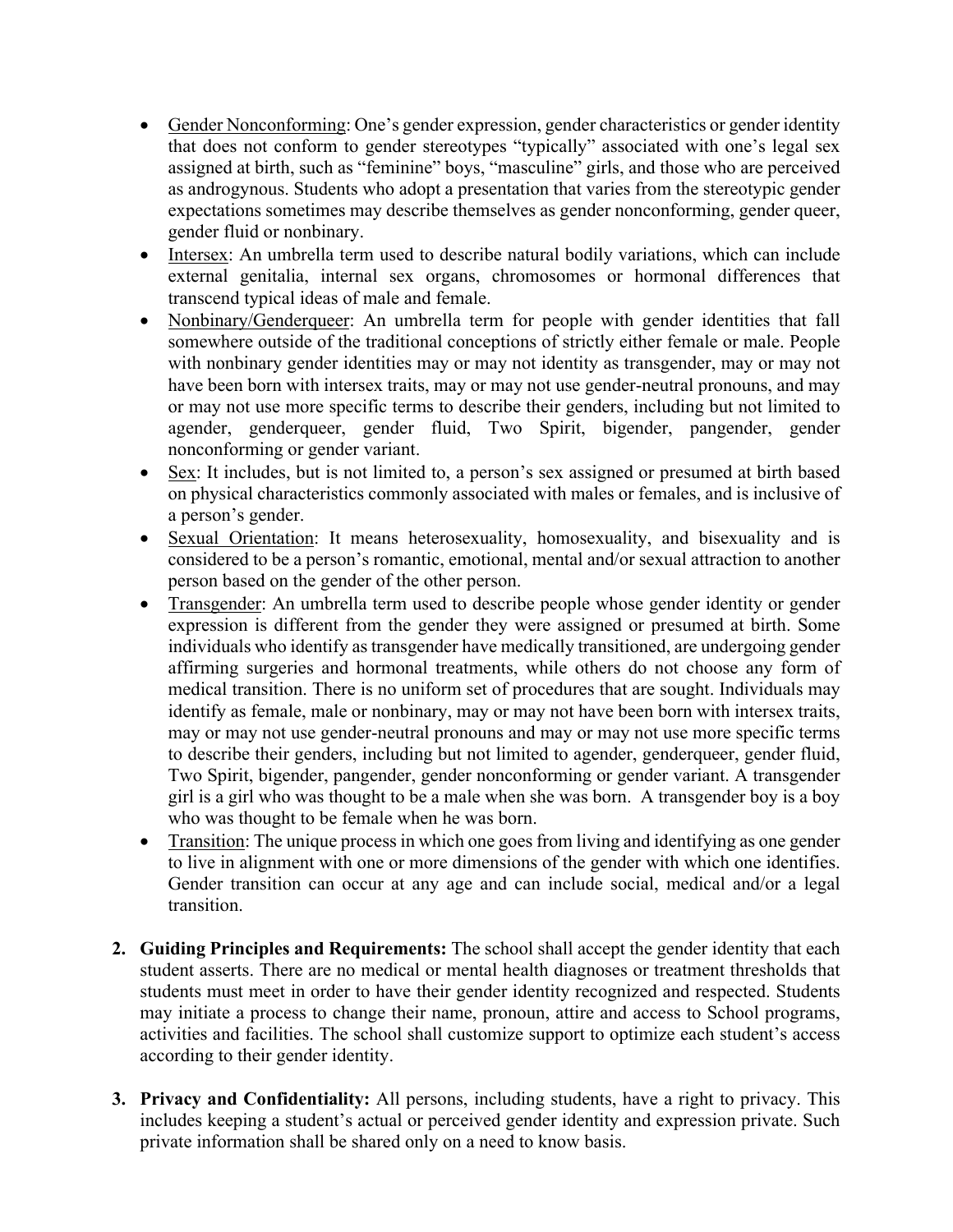Students have the right to openly discuss and express their gender identity and expression, and to decide when, with whom, and how much information to share.

School personnel may encounter situations where students have not publicly disclosed their gender identity; therefore, school personnel must be mindful of the confidentiality and privacy rights of students when communicating with others, so as to not reveal, imply or refer to a student's gender identity or expression. To ensure confidentiality when discussing a particular concern such as conduct, discipline, grades, attendance or health, school personnel should focus on the concern, not the student's gender identity or expression. For example, describe the matter in terms of the underlying issue (behavior/conduct, grade issue, attendance issue, health concern) without referring or linking to gender identity or expression.

When communicating with a student's parent, legal guardian, or educational rights holder ("parent"), school personnel should be aware that the student may not have disclosed their gender identity to their parents. When school personnel find it important to discuss a student's gender identity or expression with parents (if, for example, the student is being bullied based on their gender identity or expression), school personnel should consult and work closely with the student to assess the degree to which, if any, the parent is aware of the student's gender identity or expression and is supportive of the student, and school personnel shall take into consideration the safety, health and well-being of the student in deciding whether to disclose the student's gender identity or expression to parents.

**4. Pupil Records:** The School is required to maintain in perpetuity mandatory permanent pupil records which include the legal name and sex of the student as indicated on official government issued documents such as birth certificates, passports and identification cards/permits. Mandatory interim pupil records may include, but are not limited to, progress and grade reports, transcripts, assessment data, health records, Individualized Education Programs (IEP) and Section 504 Plans. Permitted pupil records may include, but are not limited to, objective counselor and/or teacher ratings, standardized test scores older than three years, routine discipline data and verified reports of relevant behavior patterns. Per California law, student enrollment forms allow a parent to designate their child's gender as male, female or nonbinary.

The School will change a student's name and gender, or that of a former student, on pupil records when the name and/or gender of the student are changed. The student or former student may document the gender change by any of the following: State issued driver's license, birth certificate, passport, social security card, court order indicating a name change or a gender change or both. The new name and/or gender are the student's legal name and gender for all purposes, including school registration. Upon the submission of proper evidence of the aforementioned documentation, the student's legal name and/or gender in all school records shall be changed to reflect the legal name and/or gender change.

**5. Authorization to Use Name and Gender With Which the Student Identifies:** The School shall permit students to use the name and gender with which they identify on school records, including pupil records. The records may include, but are not limited to, identification badges, classroom and homeroom rosters, certificates, programs, announcements, office summons and communications, team and academic rosters, diplomas, newspapers, newsletters, yearbooks and other site-generated records.

Upon authorization, the School shall input the student's name and gender with which they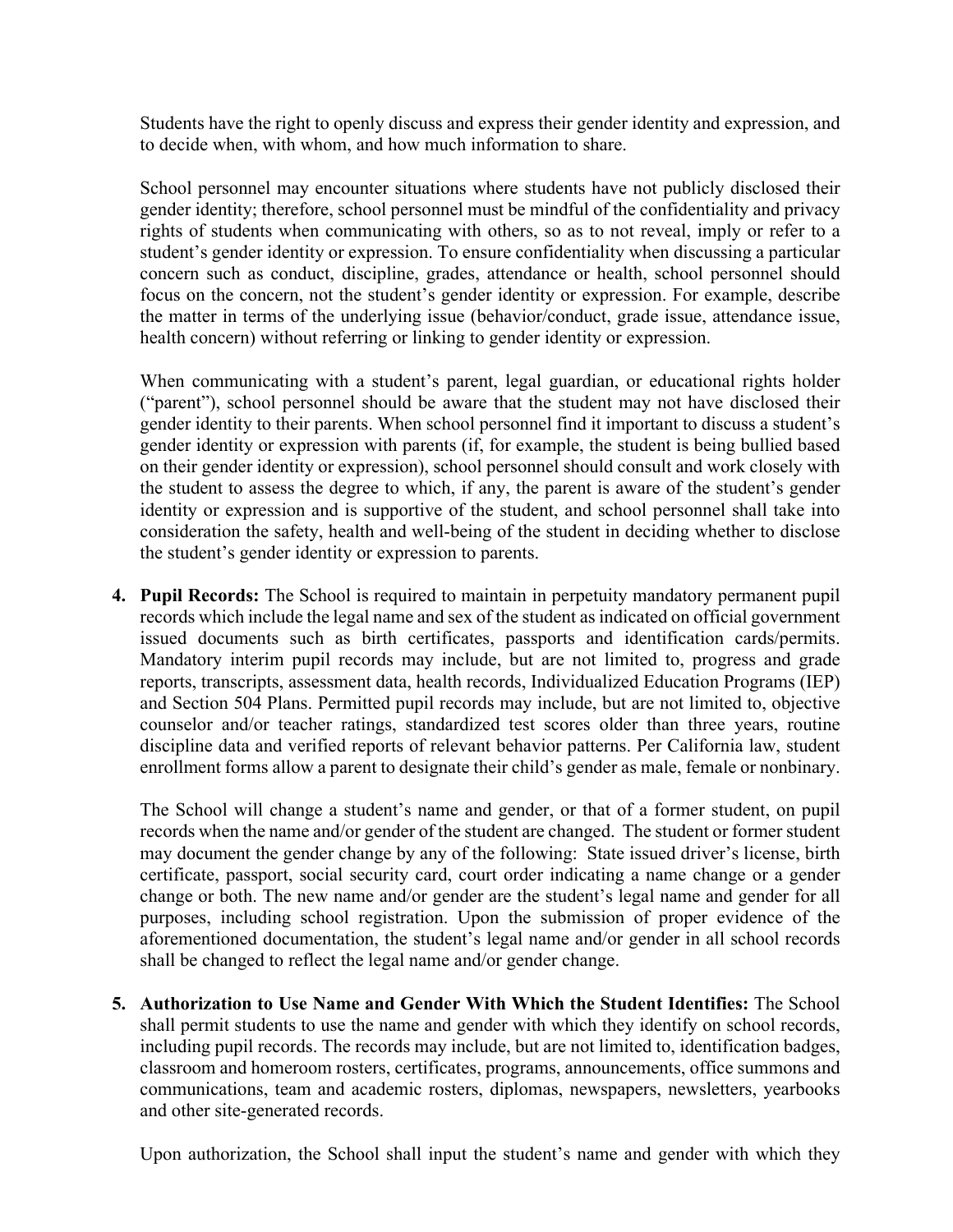identify in the appropriate fields of the School's electronic data system to indicate how the student's name and/or gender will appear on documents issued by the school. If the authorization does not amount to a legal change in name or gender, the change will be reflected in the preferred name section of the School's electronic data system.

After the school receives and verifies the contents of the completed legal authorization, the School shall change the name and/or gender of the student in the School's electronic data system and enter or cross- reference the name as AKA in the cumulative folder and registration card. This change is effective for School records only. If a student were to transfer to another school, the student should inquire at that school about a similar process.

**6. Names/Pronouns:** Students shall be addressed by the name and pronoun that corresponds to their gender identity asserted at school without obtaining a court order, changing their pupil records or obtaining parent/legal guardian permission.

Students shall be known by their name and gender of identity. However, there may be situations (e.g., communications with the family, state or federal records, pupil records where a name or gender with which the student identifies isn't authorized, and assessment data) where it may be necessary and recommended for staff to be informed of the student's legal name and gender. In these situations, staff should prioritize safety, confidentiality and respect of the student in a manner consistent with the law.

If school personnel are unsure how a student wants to be addressed in communications to home or in conferences with parents/legal guardians/educational rights holders, they may privately ask the student how they want to be referred to when communicating with parents/legal guardians. For communications with a student's parent/legal guardian, educational rights holders, school personnel should refer to this policy's prior section on "Privacy and Confidentiality."

Every effort should be made to use names and pronouns consistent with a student's gender identity. While inadvertent slips or honest mistakes may occur, the intentional and persistent refusal to respect a student's gender identity is a violation of School policy and may constitute discrimination under State law.

**7. Student Safety:** School staff must ensure that students are provided with a safe school environment that is free of discrimination, harassment, bullying or intimidation, which may include providing interim safety and emotional support measures. School staff and families should work together to resolve complaints alleging discrimination, harassment, bullying or intimidation based on a student's actual or perceived gender identity or expression.

School staff shall take all reported incidents of bullying seriously and take appropriate measures to ensure that the bullying stops.

School administration shall respond immediately to incidents of discrimination, harassment, bullying or intimidation by taking actions that include, but are not limited to the following: a) intervening to stop the behavior; b) investigating and documenting the matter; c) determining and enforcing appropriate interim measures and corrective actions; and d) monitoring to ensure that the behavior does not reoccur.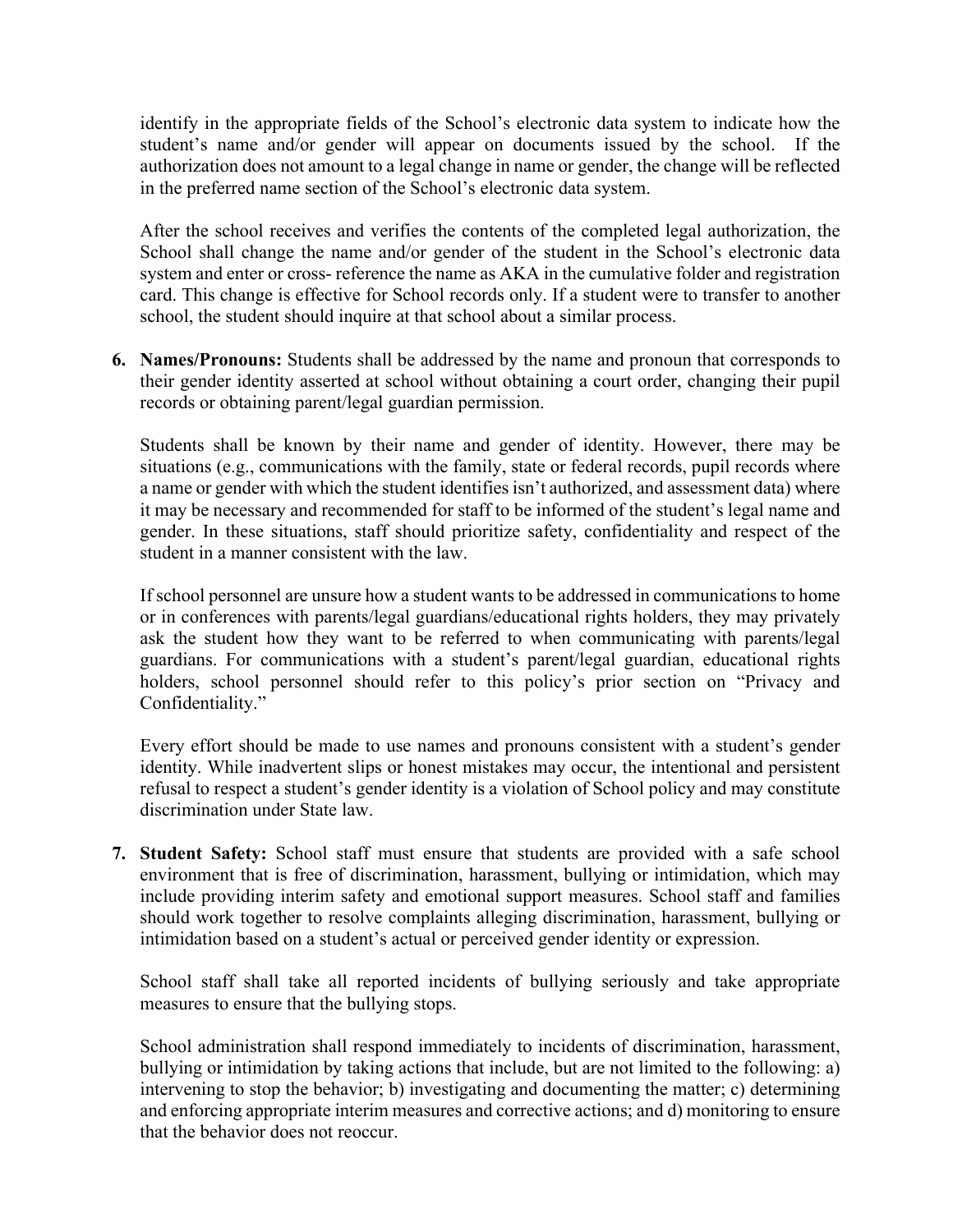School staff should take all reasonable steps to ensure safety and access for students and support students' rights to assert their gender identity and expression. Interim safety measures may include increased monitoring of the parties, providing options for the parties to avoid or minimize contact in academic and extracurricular settings, safety plans, training and educational materials to address climate, and provision of support resources (e.g., academic support, counseling, health and mental health services).

Students shall not be disciplined on the basis of their actual or perceived gender identity or expression.

Students shall be informed they have the responsibility to report incidents of discrimination, harassment, bullying or intimidation to the designated site administrator or Title IX/Bullying Complaint Manager in cases where they may be a target or witness.

Students shall be informed of their role in ensuring a school environment that is free from discrimination, harassment, bullying or intimidation.

In addition to or instead of filing a complaint at a site, any student or their duly authorized representative has the right to file a discrimination, harassment, bullying or intimidation complaint involving gender identity and expression under the Uniform Complaint Procedures with the School's Principal, Jenell Sherman, jenell.sherman@sequoiagrove.org.

Title IX provides for separate processes and procedures for sexual harassment and sexual assault when the type of conduct falls within the definitions of sexual harassment and sexual assault as provided in 34 C.F.R. § 106.30. In addition, the conduct must have taken place at school locations, events, or circumstances over which the School exercised substantial control over both the individual who has been accused of sexual harassment and/or assault and the context in which the sexual harassment occurs. For these types of complaints, the School will follow the Title IX policy processes and procedures, which may be found in the School's Title IX grievance policy. If the conduct does not fall within Title IX, this policy will be followed. There may be instances where the conduct falls within both policies and the School will follow both policies. The School's Title IX Coordinator is:

> Title IX Coordinator - Jenell Sherman Email - jenell.sherman@sequoiagrove.org Phone Number – (916) 532-5923

**8. Restroom Accessibility:** Schools may maintain separate restroom facilities for male and female students. Students shall have access to restrooms that correspond to their gender identity. Students who identify as nonbinary should be granted access to the facility which they find best aligns with their gender identity.

If a student desires increased privacy, regardless of the reason, the administrator shall make every effort to provide the student with reasonable access to an alternative restroom such as a single-stall or all-gender restroom. The use of a restroom should be determined by the student's choice; no student shall be compelled to use an alternative restroom. For safety reasons, students should be given access to a restroom that allows reasonable access for appropriate supervision by staff. Regardless, all students are expected to exemplify appropriate behavior in restrooms.

**9. Sports, Athletics and Physical Education:** When conducting physical education classes and fitness evaluations, teachers will address and evaluate students by their gender identity.